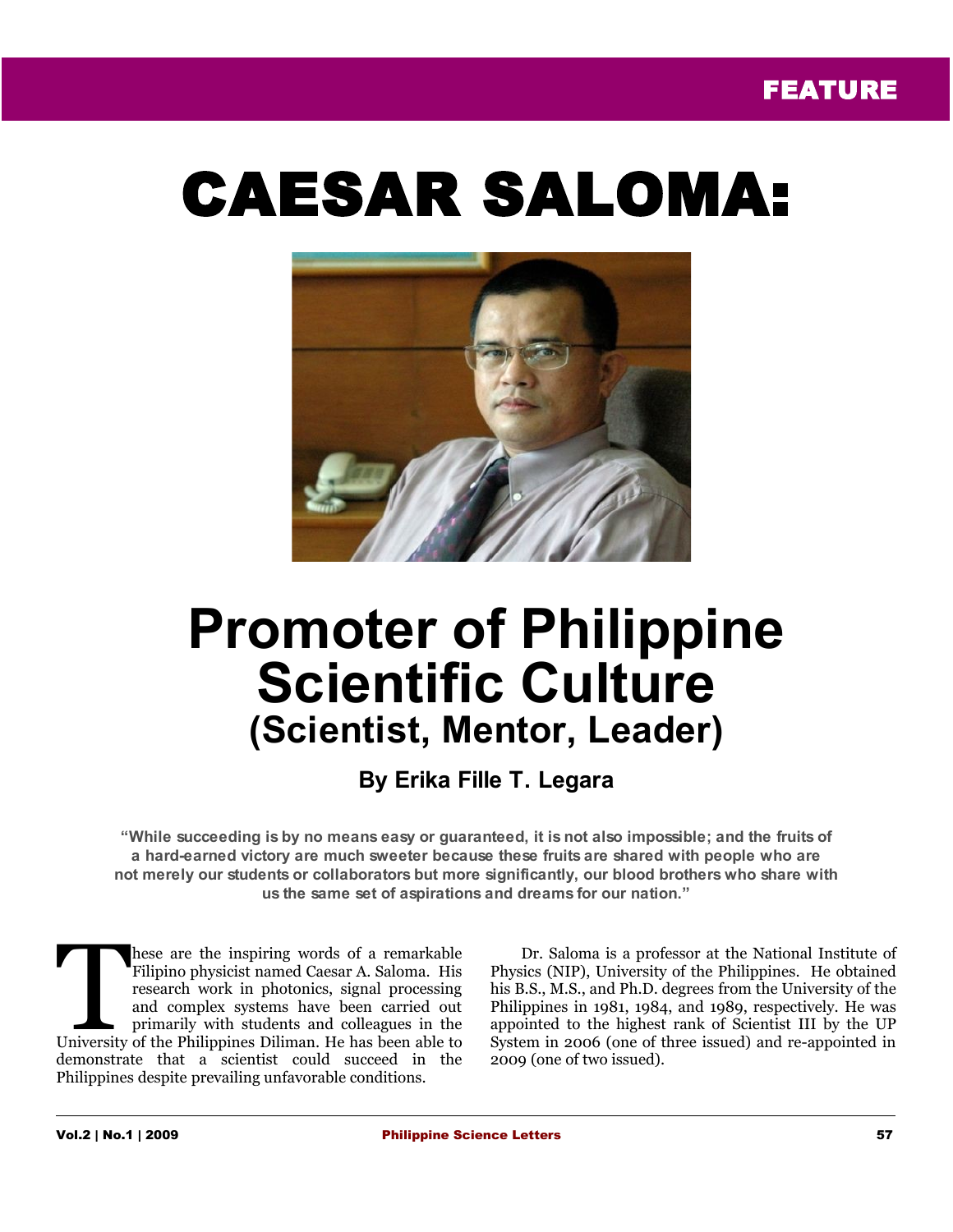#### **A Remarkable Scientist**

Dr. Saloma began working in optics in October 1987 as a Monbusho exchange scholar at the Department of Applied Physics, Osaka University in Japan in pursuit of his PhD dissertation under the guidance of Professor Shigeo Minami. In the 1980s, the NIP had not yet acquired the necessary equipment and financial support, not to mention the qualified research supervisors, to allow graduate students like him to perform advanced research investigations in applied physics.

In March 1989, Dr. Saloma returned to NIP and formed his research group in the Instrumentation Physics Laboratory (IPL). To date, Dr. Saloma has authored more



Fig. 1. (a) Image [34.84  $X$  270  $\mu$ m2, L1 numerical aperture = 0.42 (50x), and working distance = 17 mm] with a single bright blob (rectangle) from two closely spaced MOSFETs, and (b) backscatter SEM image (1 X 2.2 um2) with two MOSFETs (1, 2;  $S =$  source,  $G =$  gate) sharing a common drain  $(D)$ . Bright spots in SEM image are metal contacts.

than a hundred technical articles in SCI-indexed journals in the US and Europe. He led a team that developed a method to generate high-contrast images of semiconductor sites via single photon optical beam-induced current imaging and confocal reflectance microscopy (Figs. 1 and 2). They were granted a US patent (No. 7,235,988) in June 2007 for their invention.

His interest in signal processing eventually led Dr. Saloma to become interested in developing tools for describing the dynamics of real-world systems that involve a large number of interacting agents. One of his works entitled "*Self-organized queuing and scale-free behavior* *in real escape panic*," which was published in the Proceedings of the National Academy of Sciences (USA) in 2003, caught the attention of international news media including New Scientist (22 September 2003), Nature Science News Update (23 September 2003), Wired (January 2004), *Spektrum Der Wissenschaft* (Nr 6/2003) and BBC News Radio.



Fig. 2. (color online) (a) Composite spectrum (red, 10 nm resolution) of bright blob in Fig. 1(a), and (b) error (%) vs. SNR of composite spectrum at different power ratios of component spectra. In (a) are spectra from good, leaky, and broken MOSFETs measured with a grating spectrometer. In (b), ratio of 1:1:8 implies that good MOSFET spectrum is 8X stronger than other two MOSFET spectra. Trials per point = 9. Solid line: Error  $(\% ) = -178.8$  log (SNR) + 285.7.

Source of Fig. 1 and 2: W. Oblefias, M. Soriano, A. Tarun and C. Saloma, "Individual classification of buried transistors in live microprocessors by functional infrared emission spectral microscopy," Applied Physics Letters 89, 151113 (2006).

Dr Saloma received the *Galileo Galilei* Award from the International Commission for Optics in 2004. He was elected into the National Academy of Science and Technology, Philippines in 2005. In July 2008 he was recognized with the triennial ASEAN Outstanding Scientist and Technologist Award from the ASEAN Committee on Science and Technology.

He received the *Lingkod Bayan* Award - the